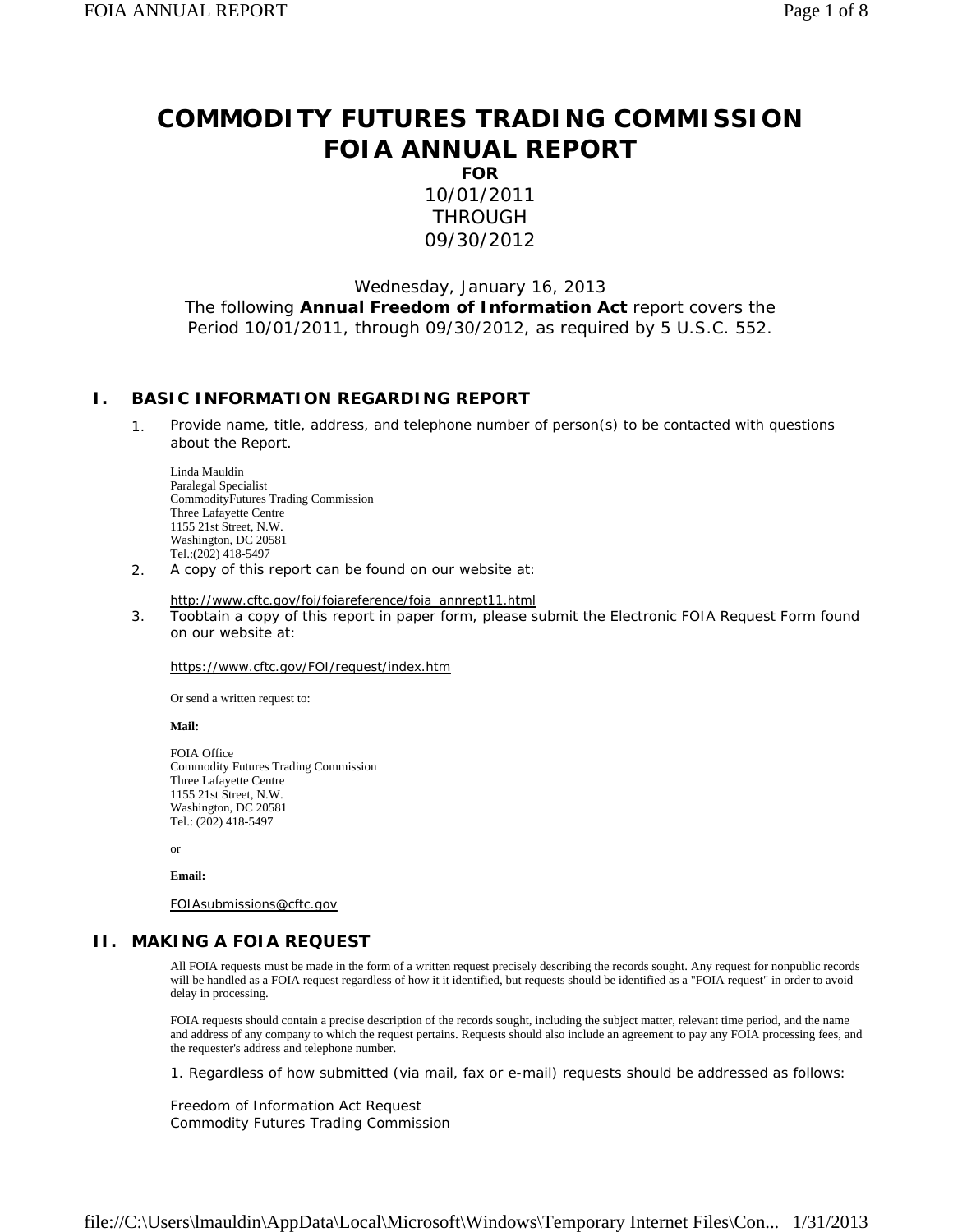Three Lafayette Centre 1155 21st Street, N.W. Washington, DC 20581 E-mail address is: FOIAsubmissions@cftc.gov

2. The CFTC receives requests for records regarding a company's business practices and requests for records relating to the CFTC's law enforcement investigations and regulatory activity. The majority of reqeusts that are initially denied, or partially denied, are due to statutory constraints on disclosure or because disclosure would interfere with ongoing law enforcement activities.

### **III. ACRONYMS, DEFINITIONS, AND EXEMPTIONS**

1. Provide any agency-specific acronyms or terms used in this Report.

a. **CFTC or Commission** - Commodity Futures Trading Commission

b. **Section 8** - Section 8 of the Commodity Exchange Act

- 2. Include the following definitions of terms used in this Report:
	- a. **Administrative Appeal** a request to a federal agency asking that it review at a higher administrative level a FOIA determination made by the agency at the initial request level.
	- b. **Average Number** the number obtained by dividing the sum of a group of numbers by the quantity of numbers in the group. For example, of 3, 7, and 14, the average number is 8.
	- c. **Backlog** the number of requests or administrative appeals that are pending at an agency at the end of the fiscal year that are beyond the statutory time period for a response.
	- d. **Component** for agencies that process requests on a decentralized basis, a "component" is an entity, also sometimes referred to as an Office, Division, Bureau, Center, or Directorate, within the agency that processes FOIA requests. The FOIA now requires that agencies include in their Annual FOIA Report data for both the agency overall and for each principal component of the agency.
	- e. **Consultation** the procedure whereby the agency responding to a FOIA request first forwards a record to another agency for its review because that other agency has an interest in the document. Once the agency in receipt of the consultation finishes its review of the record, it responds back to the agency that forwarded it. That agency, in turn, will then respond to the FOIA requester.
	- f. **Exemption 3 Statute** a federal statute that exempts information from disclosure and which the agency relies on to withhold information under subsection (b)(3) of the FOIA.
	- g. **FOIA Request** a FOIA request is generally a request to a federal agency for access to records concerning another person (i.e., a "third-party" request), or concerning an organization, or a particular topic of interest. FOIA requests also include requests made by requesters seeking records concerning themselves (i.e., "first-party" requests) when those requesters are not subject to the Privacy Act, such as non-U.S. citizens. Moreover, because all first-party requesters should be afforded the benefit of both the access provisions of the FOIA as well as those of the Privacy Act, FOIA requests also include any first-party requests where an agency determines that it must search beyond its Privacy Act "systems of records" or where a Privacy Act exemption applies, and the agency looks to FOIA to afford the greatest possible access. All requests which require the agency to utilize the FOIA in responding to the requester are included in this Report.

Additionally, a FOIA request includes records referred to the agency for processing and direct response to the requester. It does not, however, include records for which the agency has received a consultation from another agency. (Consultations are reported separately in Section XII of this Report.)

- h. **Full Grant** an agency decision to disclose all records in full in response to a FOIA request.
- i. **Full Denial** an agency decision not to release any records in response to a FOIA request because the records are exempt in their entireties under one or more of the FOIA exemptions, or because of a procedural reason, such as when no records could be located.
- j. **Median Number** the middle, not average, number. For example, of 3, 7, and 14, the median number is 7.
- k. **Multi-Track Processing** a system in which simple requests requiring relatively minimal review are placed in one processing track and more voluminous and complex requests are placed in one or more other tracks. Requests granted expedited processing are placed in yet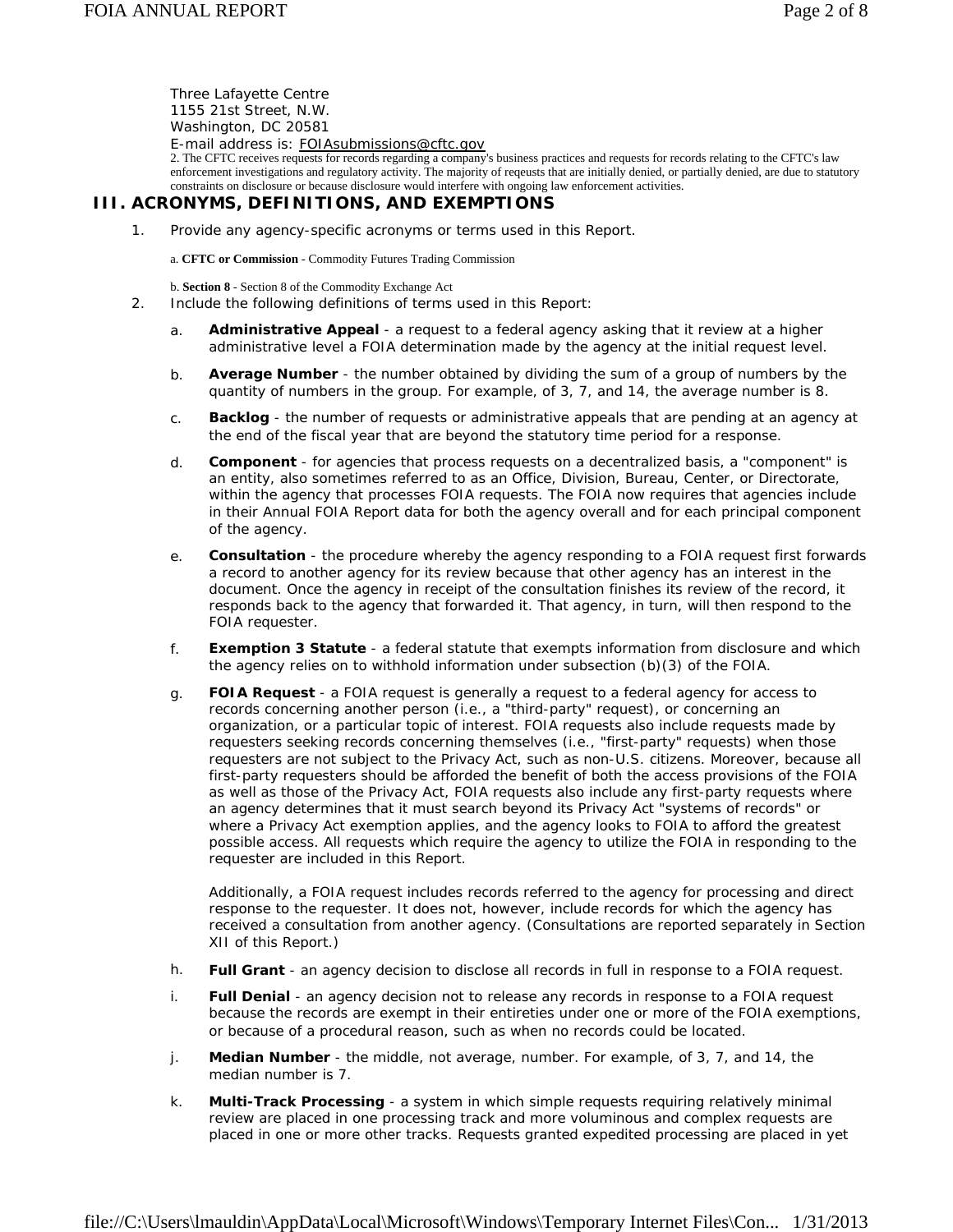another track. Requests in each track are processed on a first in/first out basis.

- i. **Expedited Processing** an agency will process a FOIA request on an expedited basis when a requester satisfies the requirements for expedited processing as set forth in the statute and in agency regulations.
- ii. **Simple Request** a FOIA request that an agency using multi-track processing places in its fastest (non-expedited) track based on the low volume and/or simplicity of the records requested.
- iii. **Complex Request** a FOIA request that an agency using multi-track processing places in a slower track based on the high volume and/or complexity of the records requested.
- l. **Partial Grant/Partial Denial** in response to a FOIA request, an agency decision to disclose portions of the records and to withhold other portions that are exempt under the FOIA, or to otherwise deny a portion of the request for a procedural reason.
- m. **Pending Request or Pending Administrative Appeal** a request or administrative appeal for which an agency has not taken final action in all respects.
- n. **Perfected Request**  a request for records which reasonably describes such records and is made in accordance with published rules stating the time, place, fees (if any) and procedures to be followed.
- o. **Processed Request or Processed Administrative Appeal**  a request or administrative appeal for which an agency has taken final action in all respects.
- p. **Range in Number of Days** the lowest and highest number of days to process requests or administrative appeals.
- q. **Time Limits** the time period in the statute for an agency to respond to a FOIA request (ordinarily twenty working days from receipt of a perfected FOIA request).
- 3. Include the following concise descriptions of the nine FOIA exemptions:
	- a. **Exemption 1:** classified national defense and foreign relations information
	- b. **Exemption 2:** internal agency rules and practices
	- c. **Exemption 3:** information that is prohibited from disclosure by another federal law
	- d. **Exemption 4:** trade secrets and other confidential business information
	- e. **Exemption 5:** inter-agency or intra-agency communications that are protected by legal privileges
	- f. **Exemption 6:** information involving matters of personal privacy
	- g. **Exemption 7:** records or information compiled for law enforcement purposes, to the extent that the production of those records (A) could reasonably be expected to interfere with enforcement proceedings, (B) would deprive a person of a right to a fair trial or an impartial adjudication, (C) could reasonably be expected to constitute an unwarranted invasion of personal privacy, (D) could reasonably be expected to disclose the identity of a confidential source, (E) would disclose techniques and procedures for law enforcement investigations or prosecutions, or would disclose guidelines for law enforcement investigations or prosecutions, or (F) could reasonably be expected to endanger the life or physical safety of any individual
	- h. **Exemption 8:** information relating to the supervision of financial institutions
	- i. **Exemption 9:** geological information on wells

#### **IV. Exemption 3 Statutes**

|                | <b>A. For Initial Requests</b>         |                      |                                                              |                                                                          |  |  |  |  |  |  |
|----------------|----------------------------------------|----------------------|--------------------------------------------------------------|--------------------------------------------------------------------------|--|--|--|--|--|--|
| <b>Statute</b> | <b>Type of Information</b><br>Withheld | <b>Case Citation</b> | Number of<br><b>Times</b><br>Relied upon<br>per<br>Component | <b>Total</b><br>Number of<br><b>Times</b><br>Relied<br>upon<br>by Agency |  |  |  |  |  |  |
|                |                                        |                      |                                                              |                                                                          |  |  |  |  |  |  |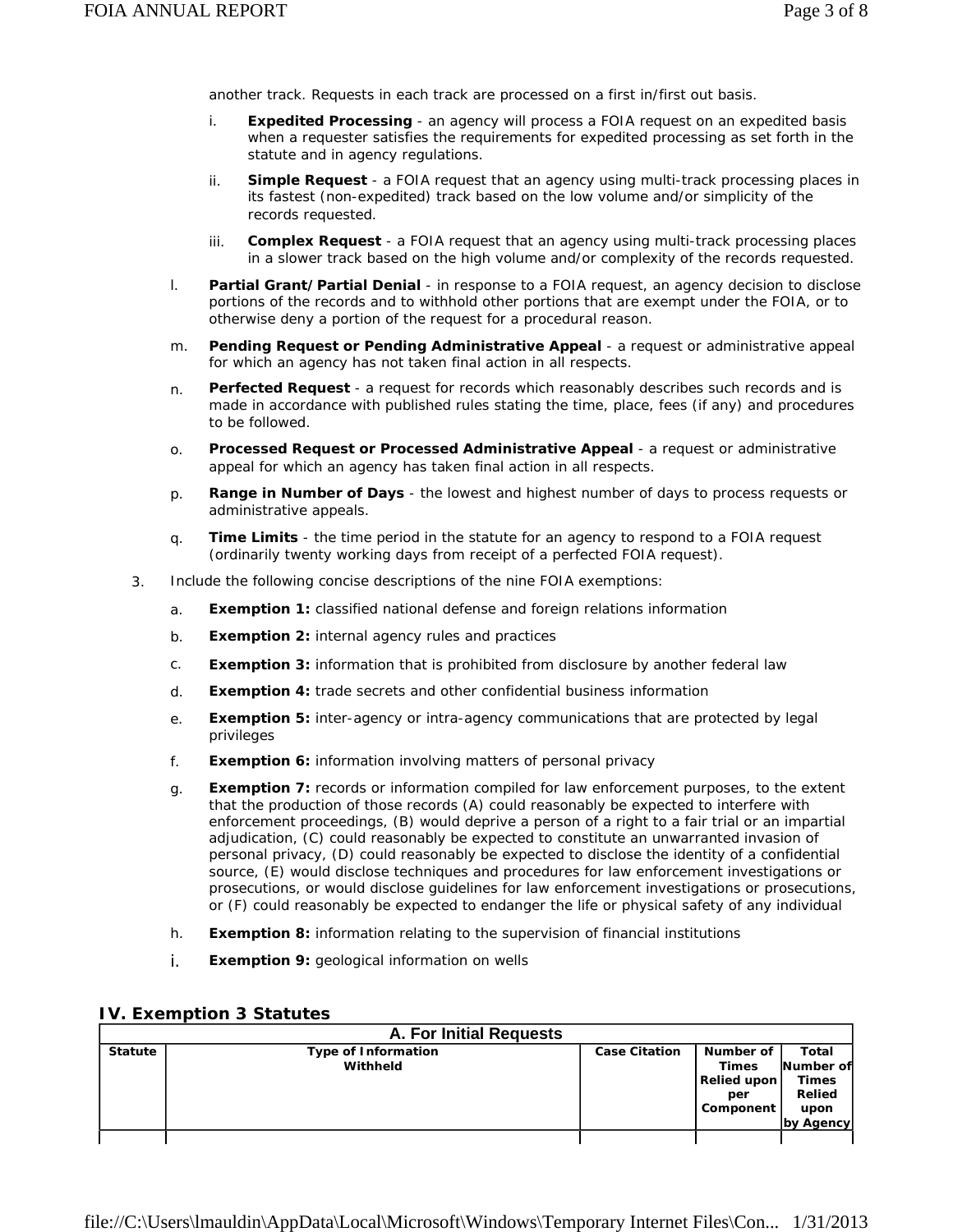|  | 7 U.S.C.<br>512 (CEA) |
|--|-----------------------|
|  |                       |

[D]ata and information that would separately disclose the business transactions of any person and trade secrets or names of customers gathered in the course of the Commissions investigations under the Commodity Exchange Act

| Hunt v. CFTC, 484 <b> </b> HQ : |  |
|---------------------------------|--|
| F. Supp. 47, 49                 |  |
| (D.D.C. 1979)                   |  |

13

13

| <b>B. For Appeals</b> |                                        |                      |                                                               |                                                                 |  |  |  |  |  |
|-----------------------|----------------------------------------|----------------------|---------------------------------------------------------------|-----------------------------------------------------------------|--|--|--|--|--|
| <b>Statute</b>        | <b>Type of Information</b><br>Withheld | <b>Case Citation</b> | <b>Number of Times</b><br><b>Relied upon</b><br>per Component | <b>Total Number of</b><br><b>Times Relied upon</b><br>by Agency |  |  |  |  |  |

## **V. FOIA REQUESTS**

|                                 |                                                                              | A. Received, Processed and Pending FOIA Requests        |                                                                    |                                                                               |
|---------------------------------|------------------------------------------------------------------------------|---------------------------------------------------------|--------------------------------------------------------------------|-------------------------------------------------------------------------------|
|                                 | Number of<br><b>Requests Pending</b><br>as of Start of<br><b>Fiscal Year</b> | Number of<br><b>Requests Received</b><br>in Fiscal Year | Number of<br><b>Requests</b><br>Processed in<br><b>Fiscal Year</b> | Number of<br><b>Requests</b><br>Pending as of<br><b>End of Fiscal</b><br>Year |
| Iнo                             | ำ<br>41                                                                      | 175                                                     | 170                                                                | 46                                                                            |
| <b>AGENCY</b><br><b>OVERALL</b> | 41                                                                           | 175                                                     | 170                                                                | 46                                                                            |

|                          | <b>B.(1) Disposition of FOIA Requests All Processed Requests</b> |                                                                |                                                                                  |    |                                                               |                            |                                                  |                                                                               |        |                                        |                            |                  |
|--------------------------|------------------------------------------------------------------|----------------------------------------------------------------|----------------------------------------------------------------------------------|----|---------------------------------------------------------------|----------------------------|--------------------------------------------------|-------------------------------------------------------------------------------|--------|----------------------------------------|----------------------------|------------------|
|                          | <b>Numberl</b><br><b>of</b><br>Full<br>Grants                    | <b>Numberl</b><br>Οf<br>Partial<br> Grants/ <br><b>Denials</b> | Number of<br><b>Full Denials</b><br><b>Based on</b><br><b>Partial Exemptions</b> |    | Number of Full Denials Based on Reasons Other than Exemptions |                            |                                                  |                                                                               |        |                                        |                            |                  |
|                          |                                                                  |                                                                |                                                                                  | No | Request<br><b>recordswithdrawn</b>                            | Fee-<br>related<br>reasonl | <b>Records</b><br>not<br>reasonably<br>described | Not a<br>proper<br><b>FOIA</b><br> request <br>for<br>some<br>other<br>reason | record | . Not an Duplicate ∗Explain<br>Request | Other<br>in chart<br>below | Ітотац           |
| <b>IHQ</b>               | 45                                                               | 64                                                             | 11                                                                               | 34 | 9                                                             |                            |                                                  |                                                                               | っ      |                                        |                            | 170 l            |
| <b>AGENCY</b><br>OVERALL | 45                                                               | 64                                                             | 11                                                                               | 34 | 9                                                             |                            |                                                  |                                                                               | 2      |                                        |                            | 170 <sub>l</sub> |

| B.(2) Disposition of FOIA Requests Other Reasons for Full Denials Based on Reasons Other<br>than Exemptions |                                                                                                                                   |              |  |  |  |  |  |
|-------------------------------------------------------------------------------------------------------------|-----------------------------------------------------------------------------------------------------------------------------------|--------------|--|--|--|--|--|
| Component                                                                                                   | <b>Description of Other Reasons</b><br>for Denials from Chart B (1)<br>& Number of Times Those<br><b>Reasons Were Relied upon</b> | <b>TOTAL</b> |  |  |  |  |  |
| <b>IHO</b>                                                                                                  | Public Records                                                                                                                    |              |  |  |  |  |  |

|                                 | B.(3) Disposition of FOIA Requests Number of Times Exemptions Applied |  |    |                 |    |     |  |  |                                                                                                                                             |  |  |  |
|---------------------------------|-----------------------------------------------------------------------|--|----|-----------------|----|-----|--|--|---------------------------------------------------------------------------------------------------------------------------------------------|--|--|--|
|                                 |                                                                       |  |    |                 |    |     |  |  | (b) (1) (b) (3) (b) (4) (b) (5) (b) (6) (b) (7) (A) (b) (7) (B) (b) (7) (c) (b) (7) (c) (b) (7) (p) (b) (7) (e) (b) (7) (F) (c) (8) (b) (9) |  |  |  |
| <b>IHQ</b>                      |                                                                       |  | 35 | 27 <sub>1</sub> | 40 |     |  |  |                                                                                                                                             |  |  |  |
| <b>AGENCY</b><br><b>OVERALL</b> |                                                                       |  | 35 | 27 <sub>1</sub> | 40 | 13. |  |  |                                                                                                                                             |  |  |  |

## **VI. ADMINISTRATIVE APPEALS OF INITIAL DETERMINATIONS OF FOIA REQUESTS**

|            | A. Received, Processed and Pending Administrative Appeals                   |                                                        |                                                            |                                                                       |  |  |  |  |  |  |  |
|------------|-----------------------------------------------------------------------------|--------------------------------------------------------|------------------------------------------------------------|-----------------------------------------------------------------------|--|--|--|--|--|--|--|
|            | Number of<br><b>Appeals Pending</b><br>as of Start of<br><b>Fiscal Year</b> | Number of<br><b>Appeals Received</b><br>in Fiscal Year | Number of<br>Appeals<br>Processed in<br><b>Fiscal Year</b> | Number of<br>Appeals<br>Pending as of<br><b>End of Fiscal</b><br>Year |  |  |  |  |  |  |  |
| <b>IHO</b> |                                                                             |                                                        |                                                            |                                                                       |  |  |  |  |  |  |  |
|            |                                                                             |                                                        |                                                            |                                                                       |  |  |  |  |  |  |  |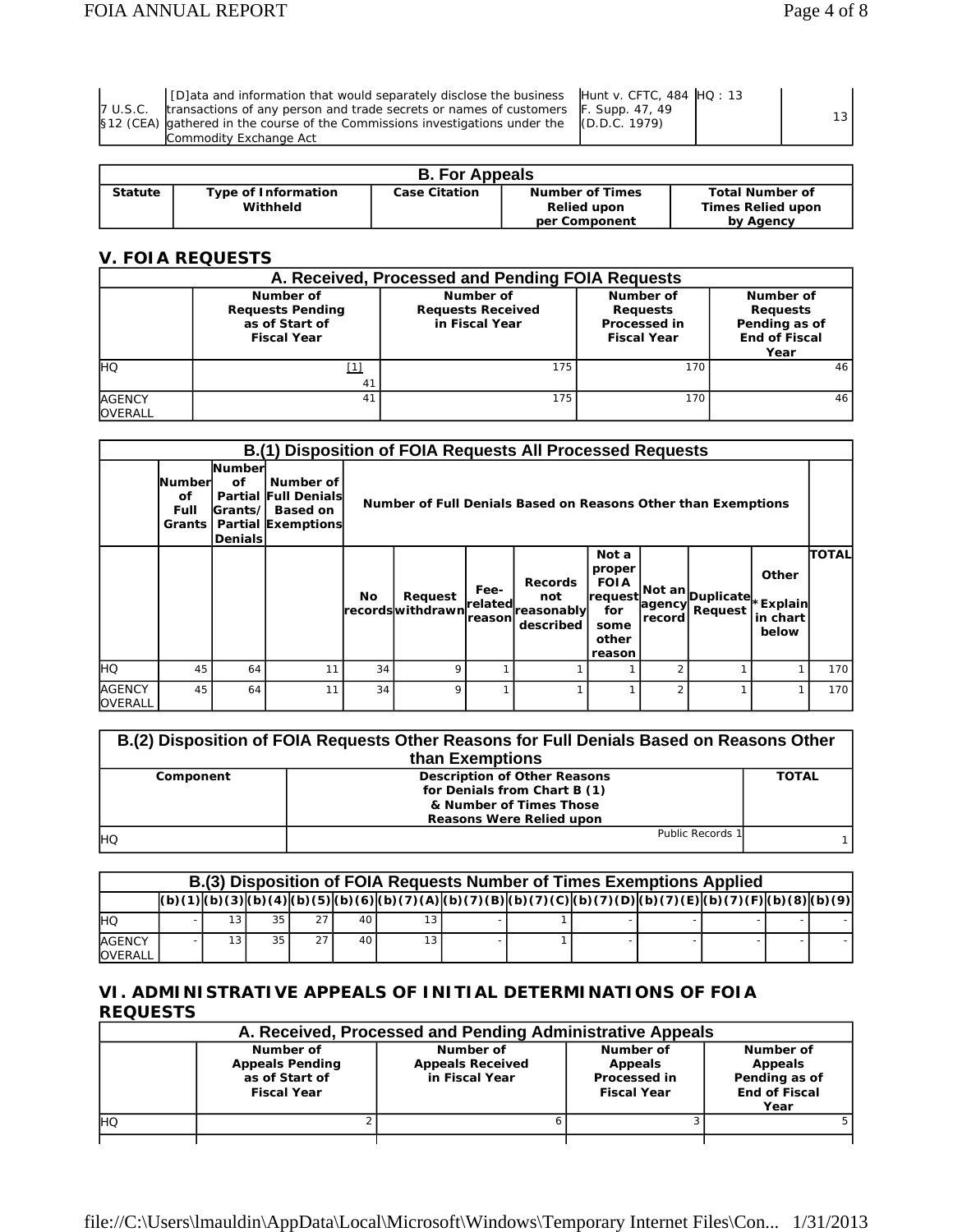| AGENCY                                       |  |  |
|----------------------------------------------|--|--|
| <sup>-</sup> RAL <sub>L</sub><br><b>IOVE</b> |  |  |

|                                 | <b>B. Disposition of Administrative Appeals All Processed Appeals</b> |                                                                                              |                                                            |                                                         |              |  |  |  |  |  |  |  |
|---------------------------------|-----------------------------------------------------------------------|----------------------------------------------------------------------------------------------|------------------------------------------------------------|---------------------------------------------------------|--------------|--|--|--|--|--|--|--|
|                                 | <b>Number Affirmed</b><br>on Appeal                                   | <b>Number Partially</b><br><b>Affirmed &amp; Partially</b><br>Reversed/Remanded<br>on Appeal | <b>Number Completely</b><br>Reversed/Remanded<br>on Appeal | Number of<br><b>Appeals Closed</b><br>for Other Reasons | <b>TOTAL</b> |  |  |  |  |  |  |  |
| Iно                             |                                                                       |                                                                                              |                                                            |                                                         |              |  |  |  |  |  |  |  |
| <b>AGENCY</b><br><b>OVERALL</b> |                                                                       |                                                                                              |                                                            |                                                         |              |  |  |  |  |  |  |  |

|                                 | C.(1) Reasons for Denial on Appeal Number of Times Exemptions Applied |  |  |  |  |  |  |  |                                                                                                                                       |  |  |  |
|---------------------------------|-----------------------------------------------------------------------|--|--|--|--|--|--|--|---------------------------------------------------------------------------------------------------------------------------------------|--|--|--|
|                                 |                                                                       |  |  |  |  |  |  |  | (b) (1)(b) (3)(b) (4)(b) (5)(b) (6)(b) (6)(b) (7) (A)(b) (7) (B)(b) (7) (C)(b) (7) (0)(b) (7) (D)(b) (7) (E)(b) (7) (F)(b) (8)(b) (9) |  |  |  |
| <b>IHQ</b>                      |                                                                       |  |  |  |  |  |  |  |                                                                                                                                       |  |  |  |
| <b>AGENCY</b><br><b>OVERALL</b> |                                                                       |  |  |  |  |  |  |  |                                                                                                                                       |  |  |  |

|                                 |     |         |         |                                                                         |                                                                            |                                            |    | C.(2) Reasons for Denial on Appeal Reasons Other than Exemptions                                                                        |                |              |
|---------------------------------|-----|---------|---------|-------------------------------------------------------------------------|----------------------------------------------------------------------------|--------------------------------------------|----|-----------------------------------------------------------------------------------------------------------------------------------------|----------------|--------------|
|                                 | No. | Request | reasonl | Fee- Records not<br>records withdrawn related reasonably  <br>described | Not a<br>proper<br><b>FOIA</b><br>request<br>lfor somel<br>other<br>reason | Not an Duplicate Request<br>agency Request | in | Appeal<br><b>Based Solely</b><br>record or Appeal Litigation on Denial of *Explain<br>Request for   in chart<br>Expedited<br>Processing | Other<br>below | <b>TOTAL</b> |
| <b>IHO</b>                      |     |         |         |                                                                         |                                                                            |                                            |    |                                                                                                                                         |                |              |
| <b>AGENCY</b><br><b>OVERALL</b> |     |         |         |                                                                         |                                                                            |                                            |    |                                                                                                                                         |                |              |

| C.(3) Reasons for Denial on Appeal Other Reasons |                                     |       |  |  |  |  |  |  |
|--------------------------------------------------|-------------------------------------|-------|--|--|--|--|--|--|
| Component                                        | <b>Description of Other Reasons</b> | TOTAL |  |  |  |  |  |  |
|                                                  | for Denials from Chart C (2)        |       |  |  |  |  |  |  |
|                                                  | & Number of Times Those             |       |  |  |  |  |  |  |
|                                                  | <b>Reasons Were Relied upon</b>     |       |  |  |  |  |  |  |

|                                 |                 |               |     |     | C.(4) Response Time for Administrative Appeals                                                                |  |                             |  |  |  |
|---------------------------------|-----------------|---------------|-----|-----|---------------------------------------------------------------------------------------------------------------|--|-----------------------------|--|--|--|
|                                 |                 | <b>SIMPLE</b> |     |     | <b>COMPLEX</b>                                                                                                |  | <b>EXPEDITED PROCESSING</b> |  |  |  |
|                                 |                 |               |     |     | Median   Average   Lowest  Highest   Median   Average   Lowest  Highest   Median   Average   Lowest   Highest |  |                             |  |  |  |
|                                 |                 |               |     |     | Number Number NumberNumberNumber Number NumberNumberNumberNumber Number Number                                |  |                             |  |  |  |
|                                 |                 |               |     |     | of Days  of Days  of Days of Days of Days  of Days  of Days of Days of Days  of Days  of Days  of Days        |  |                             |  |  |  |
| Iно                             | 25 <sub>1</sub> | 197.33        | 221 | 545 |                                                                                                               |  |                             |  |  |  |
| <b>AGENCY</b><br><b>OVERALL</b> | 25              | 197.33        | 22  | 545 |                                                                                                               |  |                             |  |  |  |

|                                 | C.(5) Ten Oldest Pending Administrative Appeals        |                         |  |  |  |                  |                   |                   |                   |                                                       |  |  |  |
|---------------------------------|--------------------------------------------------------|-------------------------|--|--|--|------------------|-------------------|-------------------|-------------------|-------------------------------------------------------|--|--|--|
|                                 | 10th Oldest<br>Appeal and<br>Number of<br>Days Pending | $ 9th $ 8th $ 7th 6th $ |  |  |  | 5th              | 4th               | 3rd               | 2 <sub>nd</sub>   | <b>Oldest Appeal</b><br>and Number of<br>Days Pending |  |  |  |
| <b>IHO</b>                      |                                                        |                         |  |  |  | 09/06/2012       | 03/12/2012<br>141 | 12/21/2011<br>195 | 11/07/2011<br>225 | 09/14/2011<br>262                                     |  |  |  |
| <b>AGENCY</b><br><b>OVERALL</b> |                                                        |                         |  |  |  | 09/06/2012<br>16 | 03/12/2012<br>141 | 12/21/2011<br>195 | 11/07/2011<br>225 | 09/14/2011<br>262                                     |  |  |  |

### **VII. FOIA REQUESTS: RESPONSE TIME FOR PROCESSED AND PENDING REQUESTS**

|            | A. Processed Requests Response Time for All Processed Perfected Requests                                                                                                                                                                                                                                     |               |  |     |     |                |  |     |                             |  |  |  |
|------------|--------------------------------------------------------------------------------------------------------------------------------------------------------------------------------------------------------------------------------------------------------------------------------------------------------------|---------------|--|-----|-----|----------------|--|-----|-----------------------------|--|--|--|
|            |                                                                                                                                                                                                                                                                                                              | <b>SIMPLE</b> |  |     |     | <b>COMPLEX</b> |  |     | <b>EXPEDITED PROCESSING</b> |  |  |  |
|            | Median Average Lowest Highest Median Average Lowest Highest Median Average Lowest Highest <br>Number  Number  Number Number Number  Number  Number Number Number  Number  Number  Number <br>of Days of Days of Days of Days of Days of Days of Days of Days of Days of Days of Days of Days of Days of Days |               |  |     |     |                |  |     |                             |  |  |  |
|            |                                                                                                                                                                                                                                                                                                              |               |  |     |     |                |  |     |                             |  |  |  |
| <b>IHO</b> | 18                                                                                                                                                                                                                                                                                                           | 46.52         |  | 333 | 108 | 146.47         |  | 471 |                             |  |  |  |
|            |                                                                                                                                                                                                                                                                                                              |               |  |     |     |                |  |     |                             |  |  |  |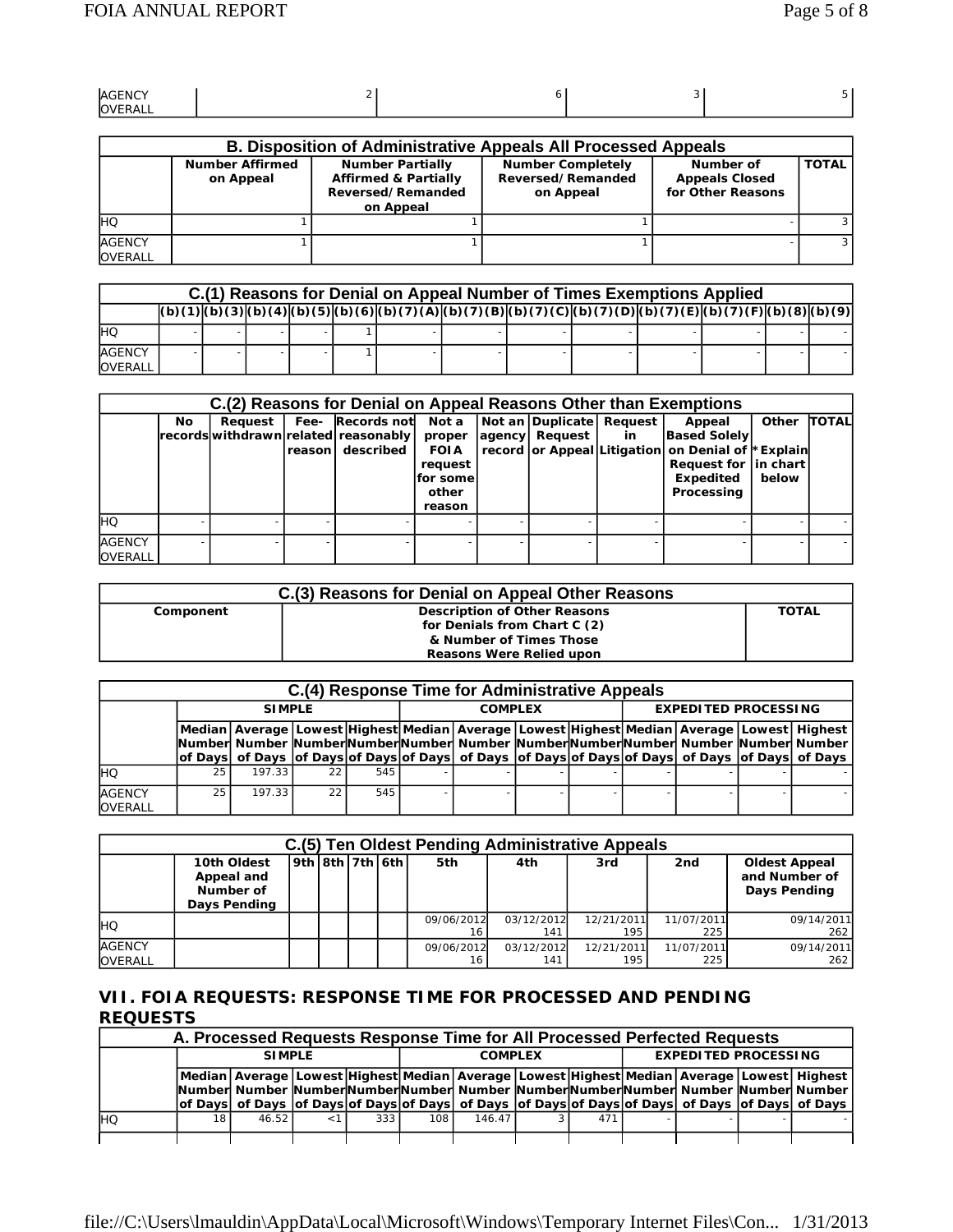| <b>AGENCY</b>  | 10<br>$\circ$ | $ \sim$<br>46.5∠ | $\sim$<br>ບບບ | 108 | $\overline{\phantom{a}}$<br>146.<br>41 | $4 - 2$<br>д.<br>$\overline{\phantom{a}}$ |  |  |
|----------------|---------------|------------------|---------------|-----|----------------------------------------|-------------------------------------------|--|--|
| <b>OVERALL</b> |               |                  |               |     |                                        |                                           |  |  |

|                                 | B. Processed Requests Response Time for Perfected Requests in Which Information Was<br>Granted |      |  |     |                                                                                                                                                                                                              |        |    |     |  |                                                                                                        |  |  |  |  |
|---------------------------------|------------------------------------------------------------------------------------------------|------|--|-----|--------------------------------------------------------------------------------------------------------------------------------------------------------------------------------------------------------------|--------|----|-----|--|--------------------------------------------------------------------------------------------------------|--|--|--|--|
|                                 | <b>EXPEDITED PROCESSING</b><br><b>SIMPLE</b><br><b>COMPLEX</b>                                 |      |  |     |                                                                                                                                                                                                              |        |    |     |  |                                                                                                        |  |  |  |  |
|                                 |                                                                                                |      |  |     | Median   Average   Lowest   Highest   Median   Average   Lowest   Highest   Median   Average   Lowest   Highest<br>Number  Number Number Number Number  Number  Number Number Number  Number  Number  Number |        |    |     |  |                                                                                                        |  |  |  |  |
|                                 |                                                                                                |      |  |     |                                                                                                                                                                                                              |        |    |     |  | of Days  of Days  of Days of Days of Days  of Days  of Days of Days of Days  of Days  of Days  of Days |  |  |  |  |
| <b>IHO</b>                      | 26 I                                                                                           | 55.9 |  | 333 | 122                                                                                                                                                                                                          | 138 97 | 29 | 346 |  |                                                                                                        |  |  |  |  |
| <b>AGENCY</b><br><b>OVERALL</b> | 55.9<br>333<br>138.97<br>122<br>346<br>26<br>29                                                |      |  |     |                                                                                                                                                                                                              |        |    |     |  |                                                                                                        |  |  |  |  |

|                                 |   |                             |              |              |                                    |                              |                        | C. Processed Requests Response Time in Day Increments |                        |                        |                        |                        |                        |             |            |
|---------------------------------|---|-----------------------------|--------------|--------------|------------------------------------|------------------------------|------------------------|-------------------------------------------------------|------------------------|------------------------|------------------------|------------------------|------------------------|-------------|------------|
|                                 |   |                             |              |              |                                    |                              |                        | <b>Simple Requests</b>                                |                        |                        |                        |                        |                        |             |            |
|                                 |   | $< 1$  1-20 <br>DayDays     | $21 -$<br>40 | $41 -$<br>60 | $61 -$<br>80<br>Days   Days   Days | $81 -$<br>100<br>Days        | $101 -$<br>120<br>Days | $121 -$<br>140<br>Days                                | $141 -$<br>160<br>Days | $161 -$<br>180<br>Days | $181 -$<br>200<br>Days | $201 -$<br>300<br>Days | $301 -$<br>400<br>Days | <b>Days</b> | 401+ TOTAL |
| IнQ                             | 3 | 57                          | 21           |              |                                    |                              | 6                      |                                                       |                        |                        | 3                      | 3                      |                        |             | 117        |
| <b>AGENCY</b><br><b>OVERALL</b> | 3 | 57                          | 21           | 5            | 8                                  | $\boldsymbol{\Lambda}$       | 6                      | 5                                                     |                        |                        | 3                      | 3                      |                        |             | 117        |
|                                 |   |                             |              |              |                                    |                              |                        | <b>Complex Requests</b>                               |                        |                        |                        |                        |                        |             |            |
|                                 |   | < 1l1-20l<br>DayDays        | $21 -$<br>40 | $41 -$<br>60 | $61 -$<br>80<br>Days   Days   Days | $81 -$<br>100<br><b>Davs</b> | $101 -$<br>120<br>Days | $121 -$<br>140<br>Days                                | $141 -$<br>160<br>Days | $161 -$<br>180<br>Days | $181 -$<br>200<br>Days | $201 -$<br>300<br>Days | $301 -$<br>400<br>Days | Days        | 401+ TOTAL |
| lhQ.                            |   | 2                           |              | 5.           | 8                                  | 5                            | 4                      | 3                                                     | 2                      | Δ                      |                        | 9                      | 5                      |             | 53         |
| <b>AGENCY</b><br><b>OVERALL</b> |   | $\overline{2}$              | 4            | 5            | 8                                  | 5                            | 4                      | 3                                                     | $\overline{2}$         | $\overline{A}$         |                        | 9                      | 5                      |             | 53         |
|                                 |   |                             |              |              |                                    |                              |                        | <b>Requests Granted Expedited Processing</b>          |                        |                        |                        |                        |                        |             |            |
|                                 |   | < 1l1-20l<br><b>DayDays</b> | $21 -$<br>40 | $41 -$<br>60 | $61 -$<br>80<br>Days   Days   Days | $81 -$<br>100<br>Days        | $101 -$<br>120<br>Days | $121 -$<br>140<br>Days                                | $141 -$<br>160<br>Days | $161 -$<br>180<br>Days | 181-<br>200<br>Days    | $201 -$<br>300<br>Days | $301 -$<br>400<br>Days | Days        | 401+ TOTAL |
| HQ                              |   |                             |              |              |                                    |                              |                        |                                                       |                        |                        |                        |                        |                        |             |            |
| <b>AGENCY</b><br><b>OVERALL</b> |   |                             |              |              |                                    |                              |                        |                                                       |                        |                        |                        |                        |                        |             |            |

|                                 |                          |                                           |                                     |                          |                                           | D. Pending Requests All Pending Perfected Requests |                             |                             |                                     |  |
|---------------------------------|--------------------------|-------------------------------------------|-------------------------------------|--------------------------|-------------------------------------------|----------------------------------------------------|-----------------------------|-----------------------------|-------------------------------------|--|
|                                 |                          | <b>SIMPLE</b>                             |                                     |                          | <b>COMPLEX</b>                            |                                                    | <b>EXPEDITED PROCESSING</b> |                             |                                     |  |
|                                 | <b>Number</b><br>Pending | <b>Median</b><br><b>Number</b><br>of Days | Average<br><b>Number</b><br>of Days | <b>Number</b><br>Pending | <b>Median</b><br><b>Number</b><br>of Days | Average<br><b>Number</b><br>of Days                | <b>Number</b><br>Pending    | Median<br>Number<br>of Days | Average<br><b>Number</b><br>of Days |  |
| IнQ                             | 16 <sub>1</sub>          | 30                                        | 36                                  | 30                       | 89.5                                      | 139                                                |                             |                             |                                     |  |
| <b>AGENCY</b><br><b>OVERALL</b> | 16 <sub>1</sub>          | 30 <sup>1</sup>                           | 36                                  | 30                       | 89.5                                      | 139                                                |                             |                             |                                     |  |

|                                 | E. Pending Requests Ten Oldest Pending Perfected Requests                                            |     |     |     |     |     |     |     |     |                                                           |  |  |  |
|---------------------------------|------------------------------------------------------------------------------------------------------|-----|-----|-----|-----|-----|-----|-----|-----|-----------------------------------------------------------|--|--|--|
|                                 | 10th Oldest<br>Request and<br>Number of<br>Days<br>Pending                                           | 9th | 8th | 7th | 6th | 5th | 4th | 3rd | 2nd | Oldest<br>Request<br>and Number of<br><b>Days Pending</b> |  |  |  |
| <b>IHQ</b>                      | 02/27/201202/07/201202/08/201101/11/201100/14/201100/06/201100/05/201109/14/201101/02/2010<br>151    | 164 | 204 | 221 | 241 | 246 | 247 | 262 | 479 | 05/27/2010<br>588                                         |  |  |  |
| <b>AGENCY</b><br><b>OVERALL</b> | 02/27/201202/07/2012012/08/2011011/11/201100/14/201100/06/201100/05/201109/14/2011011/02/2010<br>151 | 164 | 204 | 221 | 241 | 246 | 247 | 262 | 479 | 05/27/2010<br>588                                         |  |  |  |

## **VIII. REQUESTS FOR EXPEDITED PROCESSING AND REQUESTS FOR FEE WAIVER**

|            | A. Requests for Expedited Processing |                                |                                              |                                               |                                                                           |  |  |  |  |  |  |  |
|------------|--------------------------------------|--------------------------------|----------------------------------------------|-----------------------------------------------|---------------------------------------------------------------------------|--|--|--|--|--|--|--|
|            | <b>Number</b><br>Granted             | <b>Number</b><br><b>Denied</b> | Median<br>Number of<br>Days to<br>Adiudicate | Average<br>Number of<br>Days to<br>Adiudicate | <b>Number</b><br>Adjudicated<br><b>Within Ten</b><br><b>Calendar Days</b> |  |  |  |  |  |  |  |
| <b>IHO</b> |                                      |                                | 13                                           | 13                                            |                                                                           |  |  |  |  |  |  |  |
|            |                                      |                                |                                              |                                               |                                                                           |  |  |  |  |  |  |  |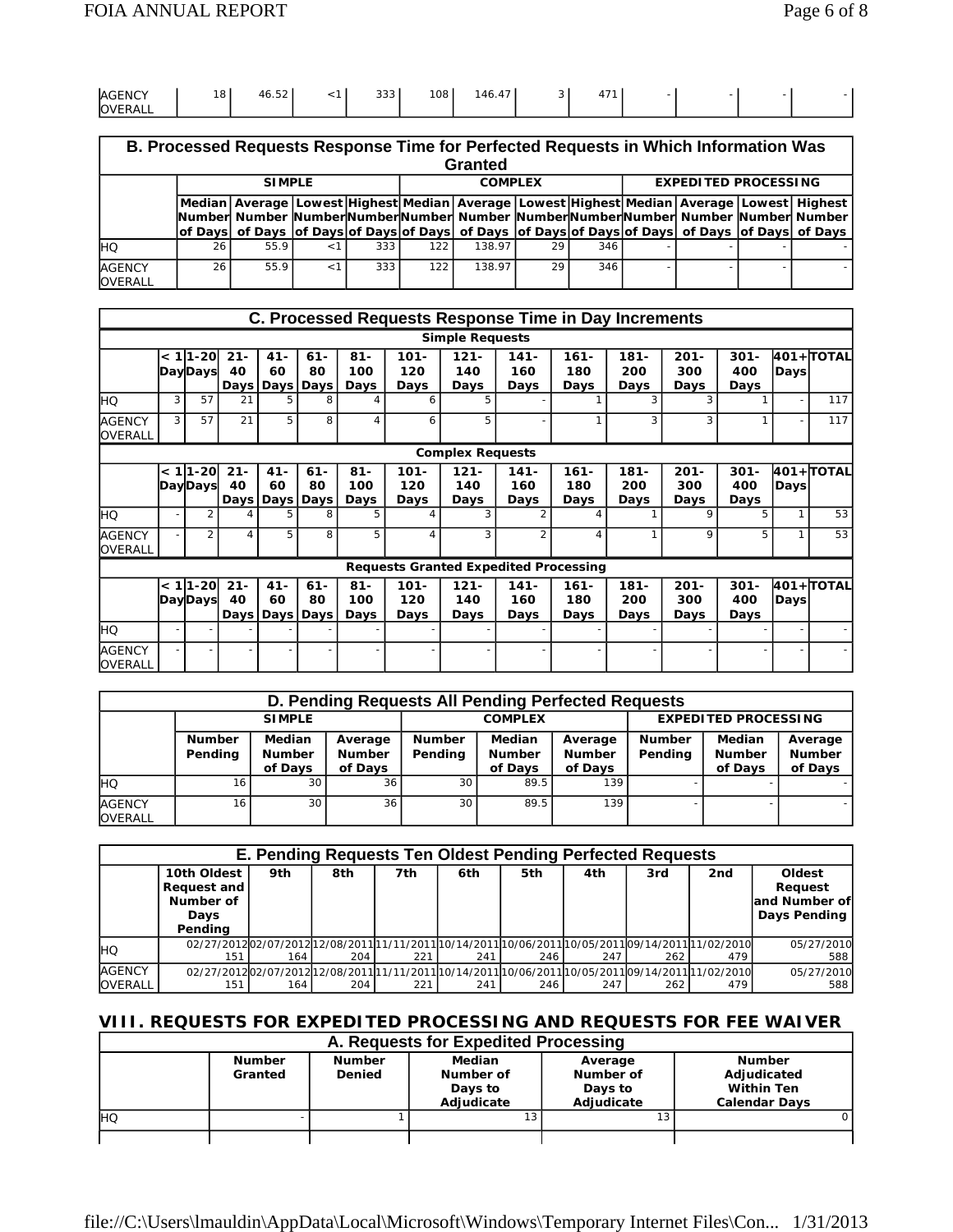| AGENCY  |  | $\sim$<br>$\cdot$ $\cdot$ | $\sim$<br>U |  |
|---------|--|---------------------------|-------------|--|
| OVERALL |  |                           |             |  |

| <b>B. Requests for Fee Waiver</b> |                          |                                |                                                     |                                               |  |  |
|-----------------------------------|--------------------------|--------------------------------|-----------------------------------------------------|-----------------------------------------------|--|--|
|                                   | <b>Number</b><br>Granted | <b>Number</b><br><b>Denied</b> | <b>Median</b><br>Number of<br>Days to<br>Adjudicate | Average<br>Number of<br>Days to<br>Adjudicate |  |  |
| Iнo                               |                          |                                |                                                     |                                               |  |  |
| <b>AGENCY</b><br><b>OVERALL</b>   |                          |                                |                                                     |                                               |  |  |

### **IX. FOIA PERSONNEL AND COSTS**

|                                 |                                                        | <b>PERSONNEL</b>                                                               | <b>COSTS</b>                                                |                     |                                 |                |
|---------------------------------|--------------------------------------------------------|--------------------------------------------------------------------------------|-------------------------------------------------------------|---------------------|---------------------------------|----------------|
|                                 | Number of<br><b>Full-Time</b><br><b>FOI AEmployees</b> | Number of<br>Equivalent<br><b>Full-Time</b><br><b>FOIA</b><br><b>Employees</b> | Total<br>Number of<br><b>Full-Time</b><br><b>FOIA Staff</b> | Processing<br>Costs | Litigation-<br>Related<br>Costs | Total<br>Costs |
| IнQ                             |                                                        | 0.3                                                                            | 1.3                                                         | \$151,000.00        | \$0.00                          | \$151,000.00   |
| <b>AGENCY</b><br><b>OVERALL</b> | 1.00 <sub>1</sub>                                      | 0.3                                                                            | 1.3                                                         | \$151,000.00        | \$0.00                          | \$151,000.00   |

### **X. FEES COLLECTED FOR PROCESSING REQUESTS**

|                                 | <b>Total Amount of Fees</b><br>Collected | <b>Percentage of Total Costs</b><br>(Rounded to nearest hundredth decimal) |
|---------------------------------|------------------------------------------|----------------------------------------------------------------------------|
| <b>IHO</b>                      | \$574.00                                 | 0.38                                                                       |
| <b>AGENCY</b><br><b>OVERALL</b> | \$574.00                                 | 0.38                                                                       |

### **XI. FOIA Regulations (Including Fee Schedule)**

### **XII. BACKLOGS, CONSULTATIONS, AND COMPARISONS**

| A. Backlogs of FOIA Requests and Administrative Appeals |                                                                     |                                                                    |  |  |  |  |
|---------------------------------------------------------|---------------------------------------------------------------------|--------------------------------------------------------------------|--|--|--|--|
|                                                         | Number of Backlogged<br>Requests as of End of<br><b>Fiscal Year</b> | Number of Backlogged<br>Appeals as of End of<br><b>Fiscal Year</b> |  |  |  |  |
| Iнa                                                     | 42                                                                  |                                                                    |  |  |  |  |
| <b>AGENCY</b><br><b>OVERALL</b>                         | 42                                                                  |                                                                    |  |  |  |  |

## **Discuss/Explain the backlog here(Optional)**

|                                 |                                                                              |                                                                 | <b>B. Consultations on FOIA Requests Received, Processed, and Pending Consultations</b> |                                                                     |
|---------------------------------|------------------------------------------------------------------------------|-----------------------------------------------------------------|-----------------------------------------------------------------------------------------|---------------------------------------------------------------------|
|                                 | Number of<br><b>Consultations Received</b><br>from Other Agencies            | Number of<br><b>Consultations</b><br><b>Received from Other</b> | Number of<br><b>Consultations Received</b><br>from Other Agencies                       | Number of<br><b>Consultations Received</b><br>from Other Agencies   |
|                                 | that Were Pending at<br>Your Agency as of<br><b>Start of the Fiscal Year</b> | <b>Agencies During the</b><br><b>Fiscal Year</b>                | that Were Processed by<br><b>Your Agency During</b><br>the Fiscal Year                  | that Were Pending at<br>Your Agency as of<br>End of the Fiscal Year |
| <b>IHO</b>                      |                                                                              |                                                                 |                                                                                         |                                                                     |
| <b>AGENCY</b><br><b>OVERALL</b> |                                                                              |                                                                 |                                                                                         |                                                                     |

| C. Consultations on FOIA Requests Ten Oldest Consultations Received from Other Agencies<br>and Pending at Your Agency |                                                                     |             |  |           |         |         |     |     |                                                             |
|-----------------------------------------------------------------------------------------------------------------------|---------------------------------------------------------------------|-------------|--|-----------|---------|---------|-----|-----|-------------------------------------------------------------|
|                                                                                                                       | 10th Oldest<br><b>Consultation and</b><br>Number of<br>Days Pending | 9th $\vert$ |  | 8th 7th I | 6th 5th | l 4th l | 3rd | 2nd | <b>Oldest Consultation</b><br>and Number of<br>Days Pending |
|                                                                                                                       |                                                                     |             |  |           |         |         |     |     |                                                             |